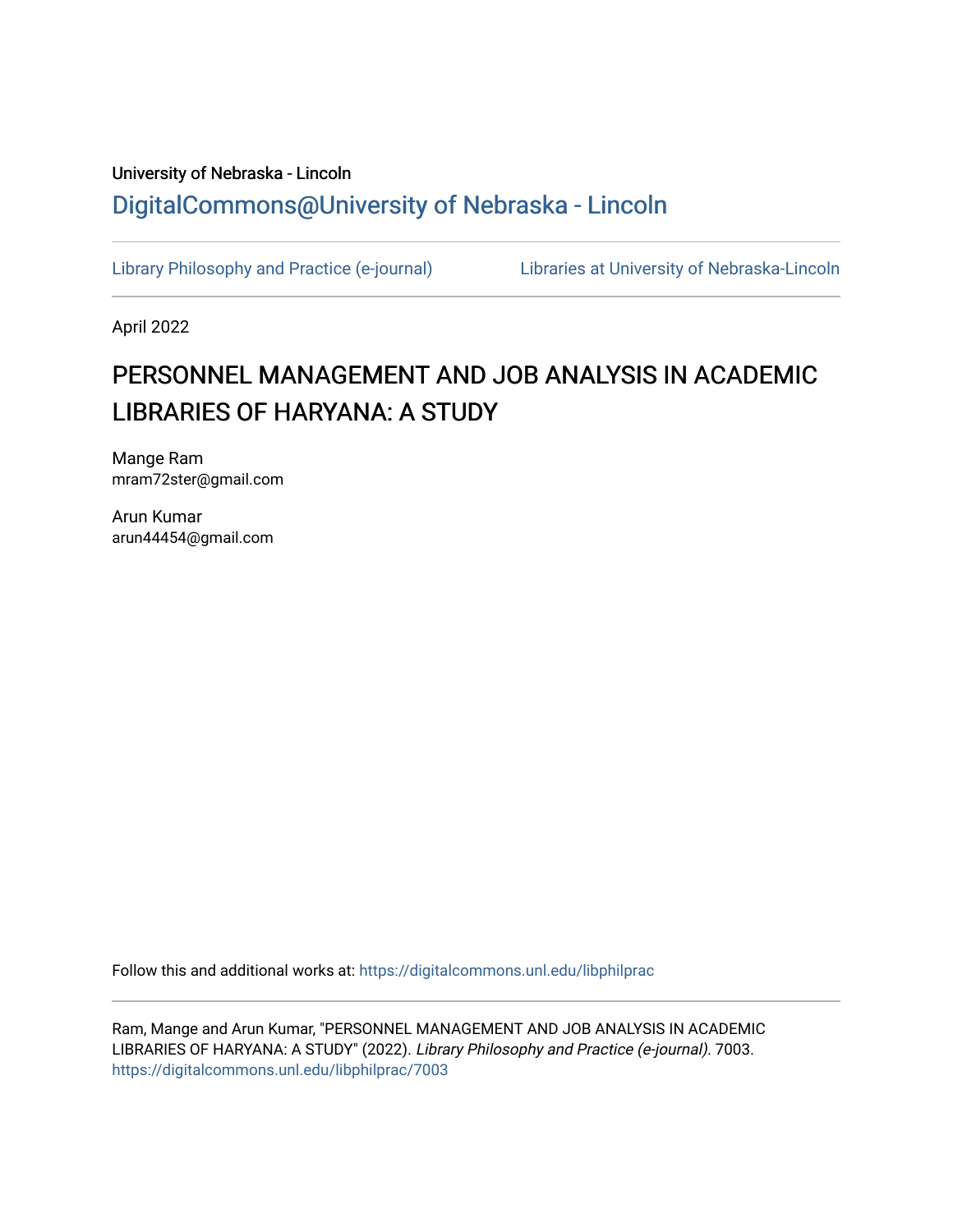### **PERSONNEL MANAGEMENT AND JOB ANALYSIS IN ACADEMIC LIBRARIES OF HARYANA: A STUDY**

### **Dr. Mange Ram<sup>1</sup>**

(University Librarian) Central Library, Dayalbagh Educational Institute (Deemed University) Dayalbagh, Agra, Uttar Pradesh Email: [mram72ster@gmail.com](mailto:mram72ster@gmail.com)

### **Arun Kumar<sup>2</sup>**

(Librarian) Vaish College of Education, Rohtak B.LIB. Sc., M.LIB.Sc, M. PHIL, UGC NET, PGDCA Email: [arun44454@gmail.com](mailto:arun44454@gmail.com)

#### **Abstract**

*This study shows how human resource management may assist a company reach its goals and objectives by allowing each person to contribute their creativity and productivity to its success. Leadership and human resource management (HRM) are two ideas that are regularly utilized to understand better how to manage people in any organization. In the library, human resource management (HRM) is defined as coordinating all resources by performing a range of interrelated responsibilities such as planning, staffing, organizing, directing, and controlling. In this study, data was collected via Google form from 55 authorized library personnel, yielding a response rate of 73.3 percent out of 75 respondents, which is sufficient. In addition, Excel was used to analyse and interpret the data. After reviewing the findings of this study, researchers discovered that personnel management is critical in both library and other professions. Therefore, personnel management, job analysis, and HRM conditions among library professionals are defined in this study.*

**Keywords:** Personal Management, Human Resources, Planning, Developing and Planning, HRM, Library Management**.**

#### **1.0 Introduction**

Management of library services is becoming increasingly crucial these days, yet librarians face numerous challenges in their everyday work. As a result, we want some recommendations to assist them in running a library smoothly and efficiently. For many years, the impact of HRM practices on any organization's success has become a popular topic of study. And the outcome demonstrates that H.R. procedures have a significant effect on any company's growth. However, it is sad that there is limited research in this area in developing countries, which is why HRM in the library profession is insensitive. The organization is a place where a collection of individuals works together to carry out a series of actions in a coordinated and hierarchical manner to achieve a set of goals (Zakirova and Gimadiev, 2019).

#### **2.0 Definitions of Personal Management**

Some important definitions of personal management are as below:

According to **Flippo**, "Personnel management is the planning, organizing, compensation, integration and maintenance of people to contribute to organizational, individual and societal goals."

According to **Brech**, "Personnel Management is that part which is primarily concerned with human resource of the organization."

According to the **National Institute of Personnel Management (NIPM)**, New Delhi, "Personnel management is the science of catering human relationships in an organization. It deals with welfare, personnel, and industrial relations or aspects".

**Society for Personnel Management of America,** "Personnel Management is that art of acquiring developing and maintaining a competent workforce in such a manner as to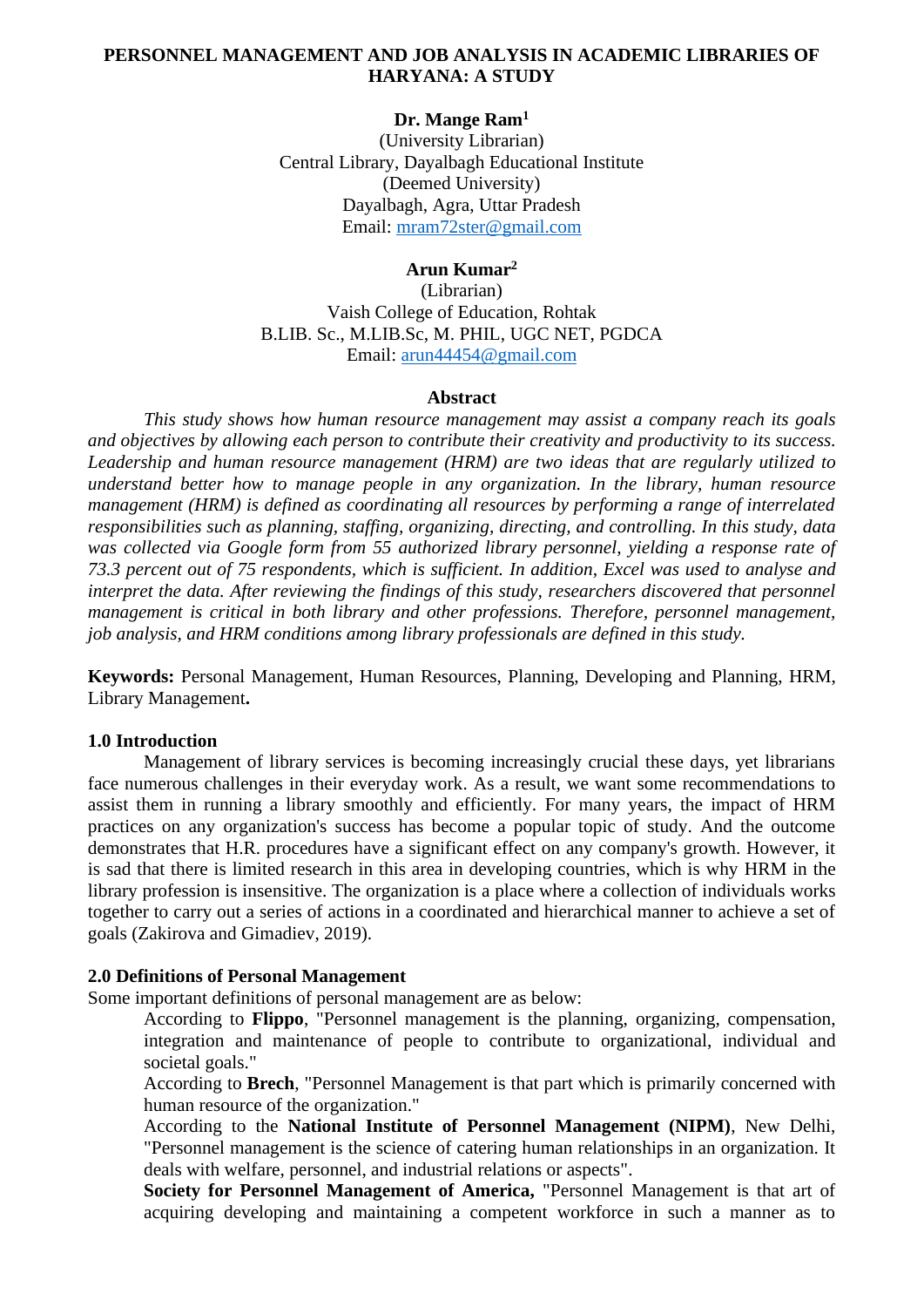accomplish with maximum efficiency and economy, the functions and objectives of the organization."

### **3.0 Personnel Management in Libraries**

"Library is a thriving organization," says Dr S.R Ranganathan. Every library should have a competent personnel management system to manage and utilize their services to comply with this rule. Every library has numerous sections to keep everyday operations running well, such as circulation, acquisition, serials control, cataloguing, etc. Each staff member should be capable of doing their job. A library's core trinity consists of staff, books, and users. A library's success depends on the personnel in charge of getting a solid collection of books into the hands of readers. A library with good collections cannot give the best service to its users unless its employees are efficient and skilled. Employees in libraries should strive to get the right book to the right readers at the right time. "Human resource management" refers to the use of human resources to meet an organization's overall goals or mission.

#### **4.0 Literature Review**

Several types of studies on staff management have been done, and they have proven to be extremely useful in forming a solid management structure in the current situation. Researchers and professionals worldwide have discovered how effective personnel management is in any organization's success. "Personnel management" is defined as "the planning, organizing, remuneration, integration, and maintenance of people for the aim of contributing to organizational, individual, and societal goals," according to Flippo. In the context of library personnel management in India, topics such as staffing, tasks, human resource planning, job analysis, job evaluation, performance review, anti-discrimination laws, staff training and development, and quality of working life are explored. For years, the impact of human resource management methods on organizational performance has been a hot topic of study, according to research conducted in both developed and developing countries (Delaney & Huselid, 1996; Katou & Budhwar, 2007; Sing, 2004; Tzafrir, 2006). Collins and Clark (2003) say that human resource processes and procedures play a key role in allowing organizations to gain a competitive advantage and ensuring that H.R. practises and organizational performance are brought closer together using employee network procedures of high-level management practises. Singh (2004), whose views are more applicable in our cultural setting, claims that compensation is a mechanism that aligns employee behaviour with the firm's business goal. In his study, Barte1 (1994) found a correlation between the adoption of training programmes and productivity. According to Ichinowski, Shaw, and Prennushi (1994), a combination of human resource techniques significantly impacts productivity.

### **5.0 Methodology**

A Google form-based survey was done by library professionals in Haryana for this study. This study looked at how library professionals manage their employees and analyze their jobs and how they feel at work and home. The information was analyzed and interpreted in Excel and presented in tables and paragraphs. The responses of subordinate library professionals are being collected for this study. Following the response data collection, the data was converted to an excel sheet and analyzed to obtain the results.

### **6.0 Objectives of the Study**

The study's primary goal was to determine the effect of H.R. procedures on library professionals' performance. Some significant objectives are given below:

- to find employees capable of completing the library's unique jobs well.
- to make the most use of human resources.
- to encourage everyone in the library to grow to their full potential.
- Determination of the characteristics or factors present in all employment that pay money.
- Comparing one work to another using these components and considerations.
- Understanding the relative worth of each work.
- Fixing each job's monetary worth.

### **7.0 Data analysis of this Study**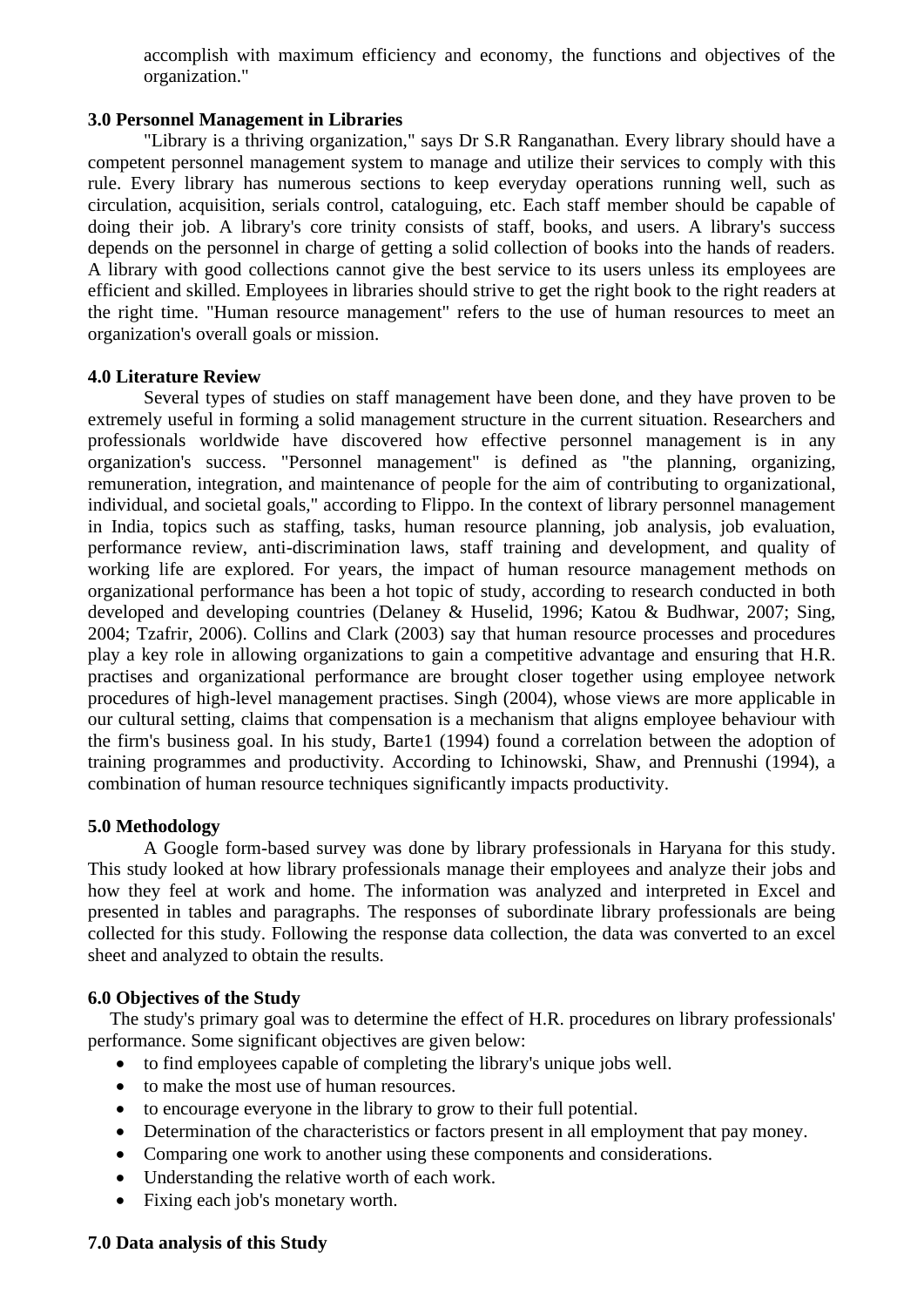### **7.1 Position of the Library Professionals**



*Figure no. 1*

❖ In Figure 1, we can see that different library professionals have answered, with 5% of respondents working as Deputy librarians and 41% working as assistant librarians. The 2% of respondents work as Professional Assistants, and 20% of respondents work as Semi-Professional Assistants. Working as a Library Assistant is 17 percent of respondents' jobs. 15% of respondents work at a variety of libraries in various capacities.

### **7.2 Gender of the Respondents:**



 $\hat{\cdot}$  In Figure 2, we can see that 32 (58.1%) of the respondents in this survey are men. Female librarians make up 23 of the 41.8 percent of respondents.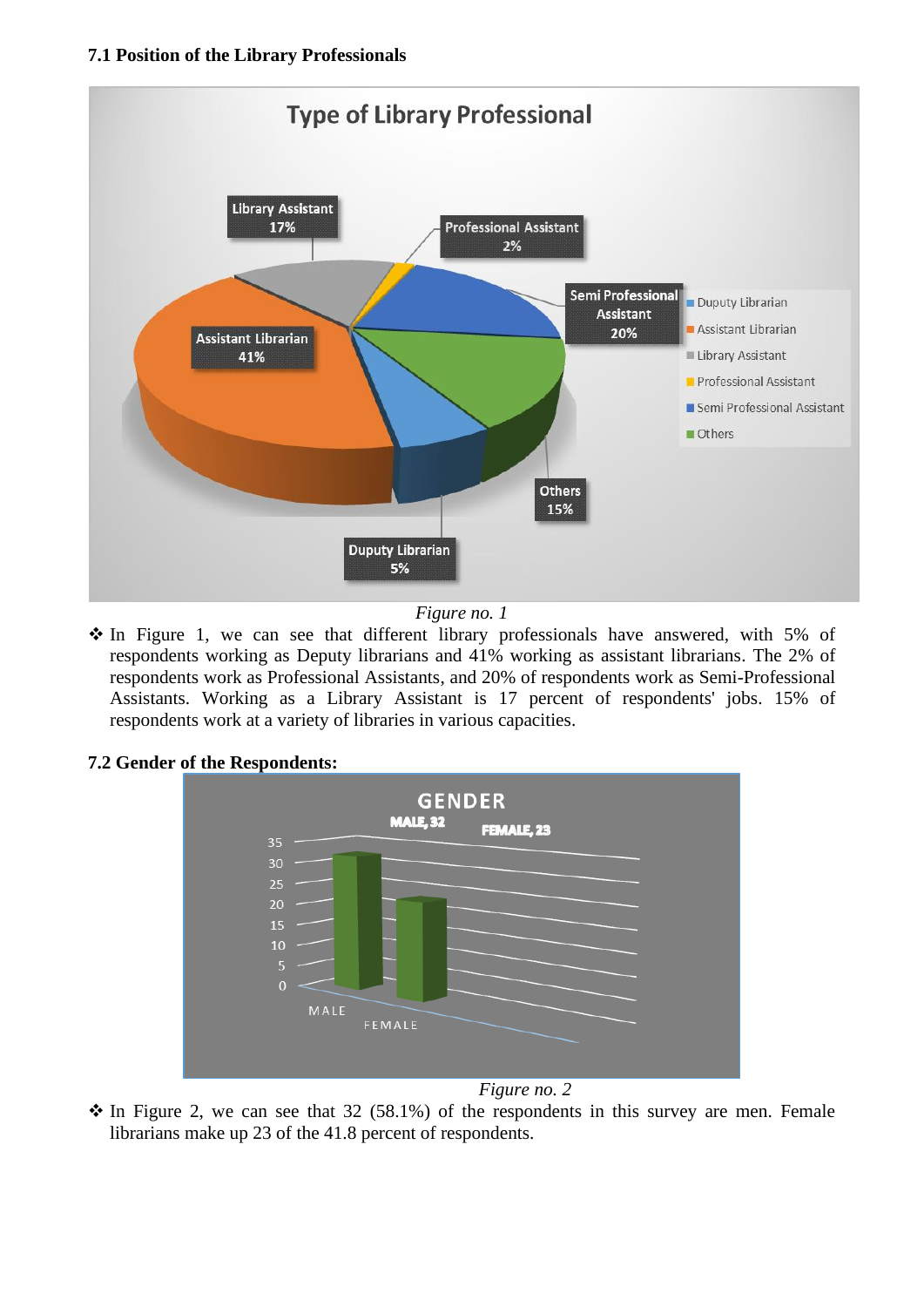### **7.3 Your working Experience in Library**



*Figure no. 3*

❖ Figure 3 depicts varying experience levels among library professionals who submit their responses. 23 (41.8%) of respondents had less than five years of experience working at a library. In addition, ten respondents (18.1%) have 5-10 years of experience in the library industry, whereas 12 respondents (21.8%) have 10-15 years of experience. 10 (18.1%) library professionals have worked in the field for more than 15 years. As a result, we discovered that various levels of experienced subordinates submitted their comments to add variation to the study.



### **7.4 Your working Section in Library**

*Figure no. 4*

 $\hat{\mathbf{\cdot}}$  Figure 4 reveals that 33 (%) of respondents work in the acquisition area, 35 (63.6%) in the circulation part, 36 (65.4%) in the technical sector, and 33 (60%) in the computerization section. In addition, 27 (49%) of respondents work in the periodical area, while 24 (43.6%) work in the reference section. Finally, other library work was performed by 23 (41.8%) of respondents.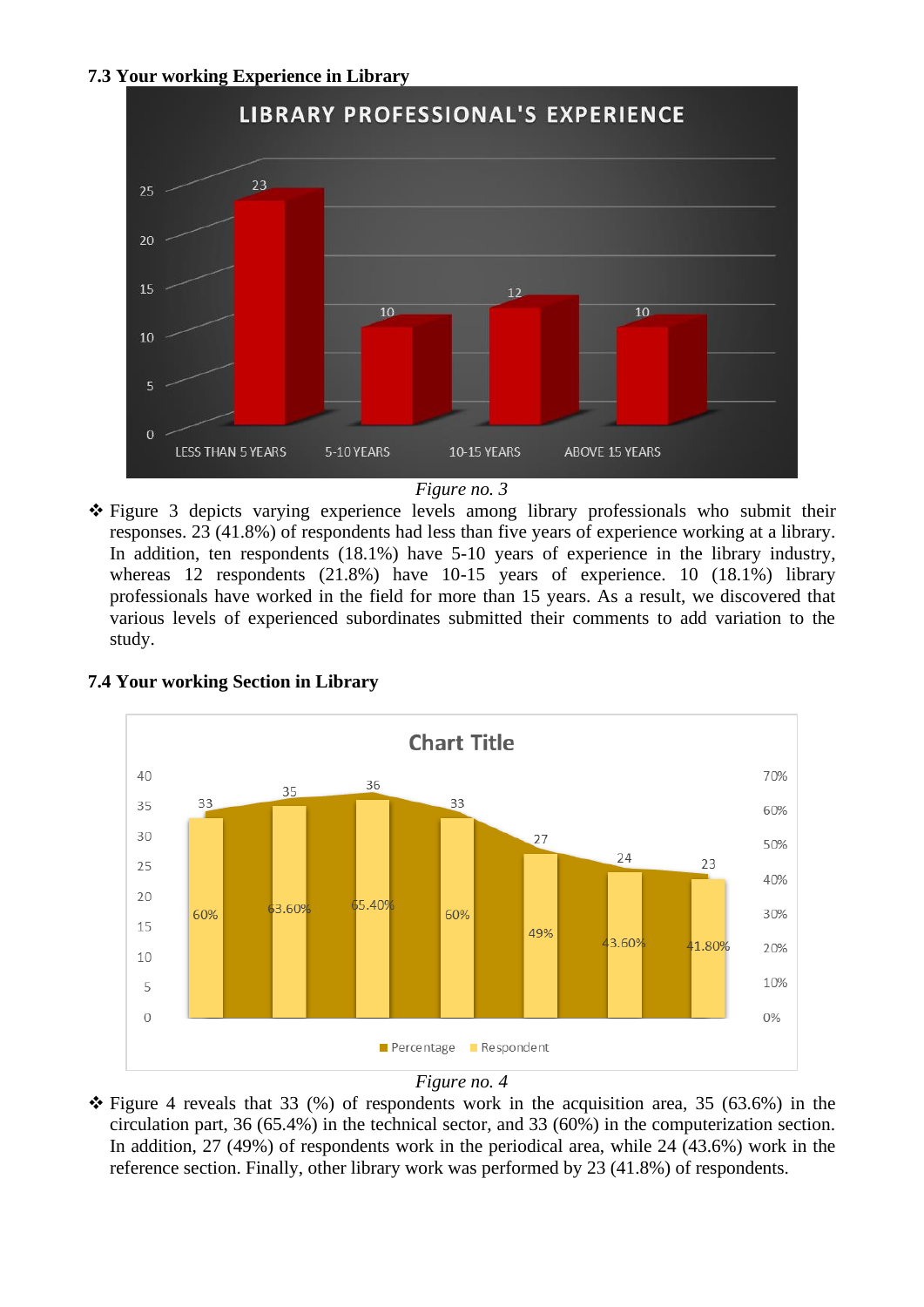|             | <b>DAILY</b>  | <b>JOB</b>     | <b>SALARY</b> | <b>PROMOTION</b>  | <b>JOB</b>      | <b>RECOGNITIO</b> | <b>RELATION</b>  | <b>ANNUAL</b> |
|-------------|---------------|----------------|---------------|-------------------|-----------------|-------------------|------------------|---------------|
|             | <b>WORKIN</b> | <b>SATISFA</b> |               | <b>PROCEDURES</b> | <b>SECURITY</b> | N FOR WORK        | <b>SHIP WITH</b> | <b>LEAVE</b>  |
|             | <b>G HOUR</b> | <b>CTION</b>   |               |                   |                 | <b>COMPLETED</b>  | YOUR             | <b>GRANT</b>  |
|             |               |                |               |                   |                 |                   | <b>SENIOR</b>    | <b>OUOTA</b>  |
| 100         | 29(52.7%)     | 27(49%)        | $14(25.4\%)$  | $8(14.5\%)$       | 20(36.3%)       | 25(45.4%)         | 36(65.4%)        | $21(38.1\%)$  |
| 75          | 22(40%)       | 19(34.5%)      | 19(34.5%)     | 18(32.7%)         | 15(27.2%)       | 17(30.9%)         | 16(29%)          | 24(43.6%)     |
| 50          | $02(3.6\%)$   | $05(9.09\%)$   | 16(29%)       | 20(36.3%)         | 12(21.8%)       | $09(16.3\%)$      | $01(1.8\%)$      | 07(12.7%)     |
| 25          | $1(1.8\%)$    | $02(3.6\%)$    | $04(7.2\%)$   | $6(10.9\%)$       | $02(3.6\%)$     | 04(7.27%)         | 02(3.63%)        | $01(1.8\%)$   |
| <b>NOT</b>  | $1(1.8\%)$    | $2(3.6\%)$     | $2(3.6\%)$    | $3(5.4\%)$        | $06(10.9\%)$    | $0(0\%)$          | $0(0\%)$         | 02(3.6%)      |
| AT          |               |                |               |                   |                 |                   |                  |               |
| ALL         |               |                |               |                   |                 |                   |                  |               |
| <b>TOTA</b> | 55(100%)      | 55(100%)       | 55(100%)      | 55(100%)          | 55(100%)        | 55(100%)          | 55(100%)         | $55(100\%)$   |
| л.          |               |                |               |                   |                 |                   |                  |               |
|             |               |                |               |                   |                 |                   |                  |               |

### **7.5 Your Job-based Satisfaction Level (%)**

### *Table no. 1*

- $\cdot \cdot$  In table 1, we can see that respondents have varying levels of job-related satisfaction. 29 (52%) of respondents are pleased with their working hours. Working hours are 75 percent satisfactory for 22 (40%) respondents. Only 2 (3.6%) of respondents are content with their daily working hours, while 1 (1.8%) of respondents are satisfied with their working hours. Only one (1.8) percent) of the responders have nothing to say about it.
- ❖ 27 (49%), or 27 people, are completely satisfied with their jobs. The job satisfaction of 19 (34.5%) of respondents is 75 percent. 5 (9.09%) people are happy with their jobs to a 50 percent degree. Only 2 (3.6%) of respondents are content with their jobs, while 2 (3.6%) have no opinion.
- $\div$  14 (25.4%) of respondents are delighted with their salary, while 19 (34.5%) are satisfied with their job-based salary to a degree of 75%. Only 16 (29%) respondents are 50 percent satisfied with their salary, while only 4 (7.2%) respondents are 25 percent satisfied. Only 2 (3.6%) of respondents are undecided.
- ❖ 8 (14.5%) of respondents are entirely satisfied with their promotion procedures, while 18 (32.7%) are satisfied to a degree of 75% with their job-based promotion methods. Only 6 (10.9 percent) respondents are 50 percent content with their promotion-based procedures, while 20 (36.3 percent) respondents are 25 percent satisfied with their work-based promotion methods. Only 2 (3.6%) of those polled are undecided.
- $\div$  20 (36.3%) of respondents are entirely satisfied with their work security, while 15 (30.9%) are satisfied to a 75 percent degree with their job security. Only 12 (21.8%) of respondents are content with their work security, and only 2 (3.6%) are 25 percent satisfied with their job security. Only six respondents (10.9 percent) are undecided.
- $\div$  25 (45.4%) of respondents are delighted with their work acknowledgement for completed work, while 17 (30.9%) are satisfied with their job appreciation to a degree of 75%. Only 9 (16.3) percent) of respondents are 50 percent happy with their job recognition, and only 4 (7.2 percent) are 25 percent satisfied with their task completion recognition. No one is willing to say anything about it.
- ❖ 36 (65.4%), or 36 people, are completely satisfied with their relationship with their senior. The relationship with the senior satisfaction of 16 (29%) respondents is 75 percent. On the other hand, 1 (1.8%) people are satisfied with their relationship with their boss to a 50 percent degree. Only 2 (3.6%) of respondents are content with their jobs, while no one is willing to say anything about it.
- ❖ Twenty-one respondents (38.1%) are completely satisfied with their yearly leave award quota policy, while 24 (43.6%) are satisfied to a 75 percent degree. On the other hand, only 7 (12.7 percent) of respondents satisfied their awarded leave quota policy. Only 1 (18.8%) are happy with their leave permitted rule to the extent that they are 25 percent satisfied. Only two people (3.6%) are unsure.

### **7.6 Do you think Librarian's Direction may help make a Healthy Environment in your Library**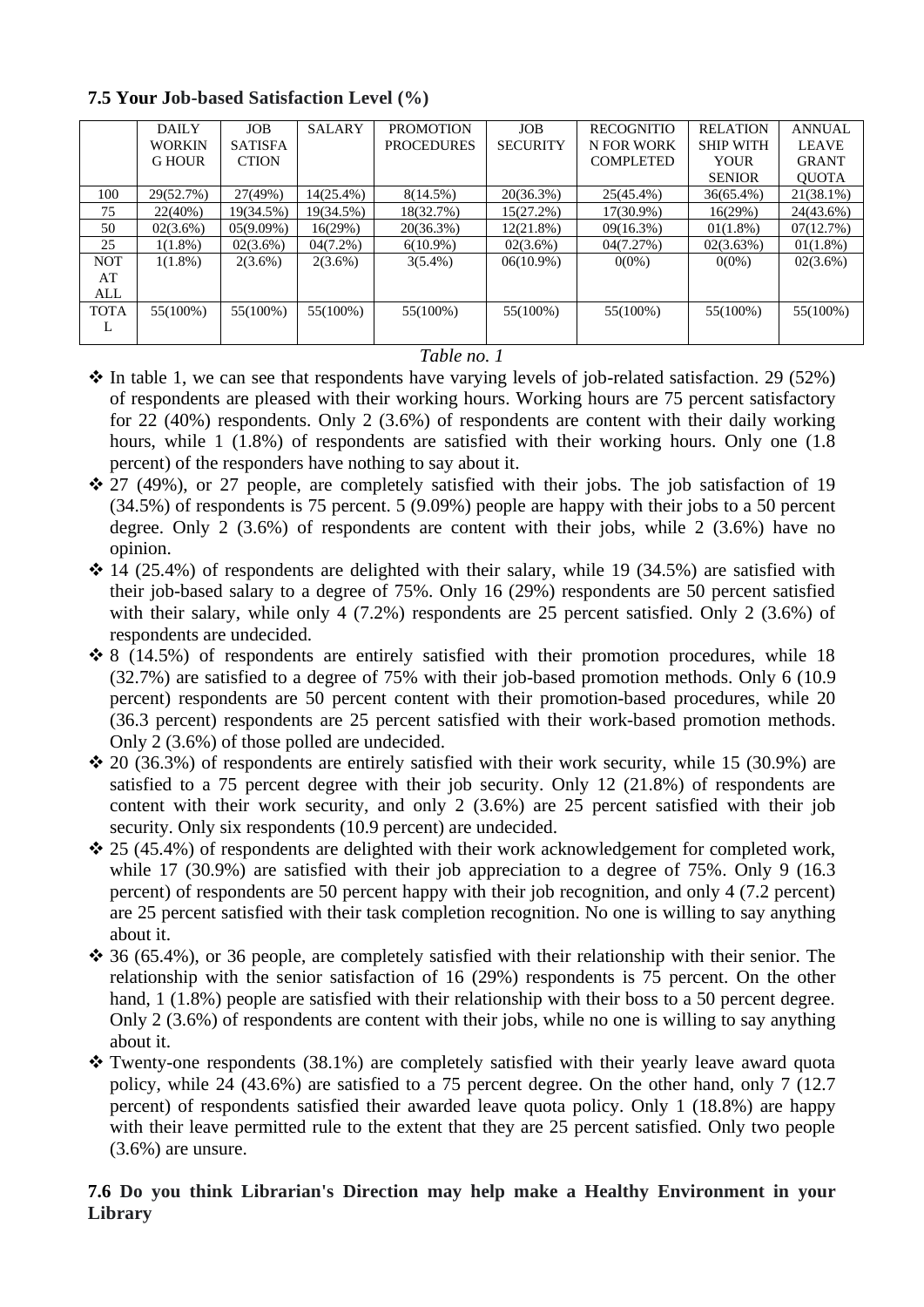| <b>QUESTION</b>                    | Do you<br>Believe in       | Do you believe that<br>your librarian                  | Your librarian<br>believes that all   | Your librarian<br>is praised<br>verbally in         | Do you believe<br>that your<br>librarian helps  |  |
|------------------------------------|----------------------------|--------------------------------------------------------|---------------------------------------|-----------------------------------------------------|-------------------------------------------------|--|
| <b>RESPONSES</b>                   | Librarian's<br>Directions? | condemns you<br>privately for your<br>poor performance | staff have<br>different<br>potential. | publicly for<br>your<br>outstanding<br>performance. | in decision<br>making through<br>brainstorming? |  |
| <b>STRONGLY</b><br><b>AGREE</b>    | 30(54.5%)                  | $8(14.5\%)$                                            | 25(45.4%)                             | $20(36.3\%)$                                        | 24(43.6%)                                       |  |
| <b>AGREE</b>                       | 19(34.5%)                  | 25(45.4%)                                              | 20(36.3%)                             | 23(41.8%)                                           | 21(38.1%)                                       |  |
| CAN'T SAY                          | $2(3.6\%)$                 | $12(21.8\%)$                                           | $6(10.9\%)$                           | $10(18.1\%)$                                        | 7(12.7%)                                        |  |
| <b>DISAGREE</b>                    | $2(3.6\%)$                 | $4(7.2\%)$                                             | $2(3.6\%)$                            | $0(0\%)$                                            | $1(1.81\%)$                                     |  |
| <b>STRONGLY</b><br><b>DISAGREE</b> | $2(3.6\%)$                 | $6(10.9\%)$                                            | $2(3.6\%)$                            | $2(3.6\%)$                                          | $2(3.6\%)$                                      |  |

#### *Table no. 2*

- ❖ 30 respondents (54.5%) absolutely agree to follow the Librarian's directions, while 19 respondents (34.5%) agree to follow the Librarian's directions. Only 2 (3.6%) of respondents are unsure whether to believe the Librarian's directions, and only 2 (3.6%) disagree with the Librarian's direction to a significant degree. Only two people (3.6 percent) disagree strongly.
- ❖ Eight respondents (14.5 percent) strongly agree that librarians privately denounce our deficient performance, while 25 (45.4 percent) strongly agree that librarians do the same. Only 12 (21.8%) of respondents are confused if they should believe the librarian when she publicly condemns our lousy performance, and only 4 (7.2%) disagree with the librarian's decision. Only six people (10.9 percent) strongly disagree that librarians privately blame us for our deficient performance.
- ❖ Twenty-five respondents (45.4%) strongly agree that librarians believe each staff member has different potential, while 20 respondents (36.3%) agree that librarians believe everyone has additional potential. Only 6(10.9%) of respondents are unsure of their beliefs, and only 2(3.6%) disagree with the librarian's belief that all employees have different potentials. Only two people (3.6 %) disagree strongly.
- ❖ Twenty respondents (36.3 percent) strongly agree that your librarian verbally praised me for my exceptional achievement, while 23 (41.8 percent) agree that your librarian verbally praised me for my outstanding performance. Only ten percent (18.1 percent) of respondents are unsure, and no one can deny that Librarians compliment us verbally for our exceptional performance. Only two respondents (3.6%) strongly disagree that librarians applaud us orally for our excellent achievement.
- ❖ Twenty-four respondents (43.6 percent) strongly agree that your librarian aids decision-making through brainstorming, whereas 21 respondents (38.1 percent) agree that your librarian aids decision-making through brainstorming. Only 7 (12.7%) of respondents cannot comment on the subject, and 1 (1.8%) disagrees that librarians assist in decision-making through brainstorming. Only two respondents (3.6%) firmly disagree that librarians assist in decision-making through brainstorming.

| Development of Tour Library |             |              |                |                |                  |              |
|-----------------------------|-------------|--------------|----------------|----------------|------------------|--------------|
|                             | Does your   | Does your    | Does your      | Does your      | Does your        | Does your    |
| <b>QUESTION</b>             | librarian   | librarian    | librarian take | Librarian      | librarian not    | librarian    |
|                             | convey the  | always ready | some help      | focus on self- | hesitate to      | provide      |
|                             | library's   | to adopt     | from           | improvement,   | delegate the     | intercom     |
|                             | objectives, | trending     | subordinates   | education,     | authority and    | telephone    |
| <b>RESPONSES</b>            | goals,      | library      | to find        | training, and  | responsibilities | service in   |
|                             | services.   | culture.     | problem's      | the latest     | to staff         | each section |
|                             | and values  | strategy,    | solutions?     | technologies   | members          | of the       |
|                             | to staff?   | latest       |                | for continuous | (Participative   | library?     |
|                             |             | technologies |                | improvement?   | Management)?     |              |
| <b>STRONGLY</b>             | 28(50.9%)   | 26(47.2%)    | 21(38.1%)      | 24(43.6%)      | 13(23.6%)        | 27(49%)      |
| <b>AGREE</b>                |             |              |                |                |                  |              |
| <b>AGREE</b>                | 18(32.7%)   | 20(36.3%)    | 25(45.4%)      | 20(36.3%)      | 27(49%)          | 13(23.6%)    |
|                             |             |              |                |                |                  |              |
| CAN'T SAY                   | $8(14.5\%)$ | $5(9.09\%)$  | 2(3.63%)       | 4(7.27%)       | $8(14.5\%)$      | $9(16.3\%)$  |

### **7.7 Your Opinion regarding the Policies and Strategies adopted by your Librarian for the Development of Your Library**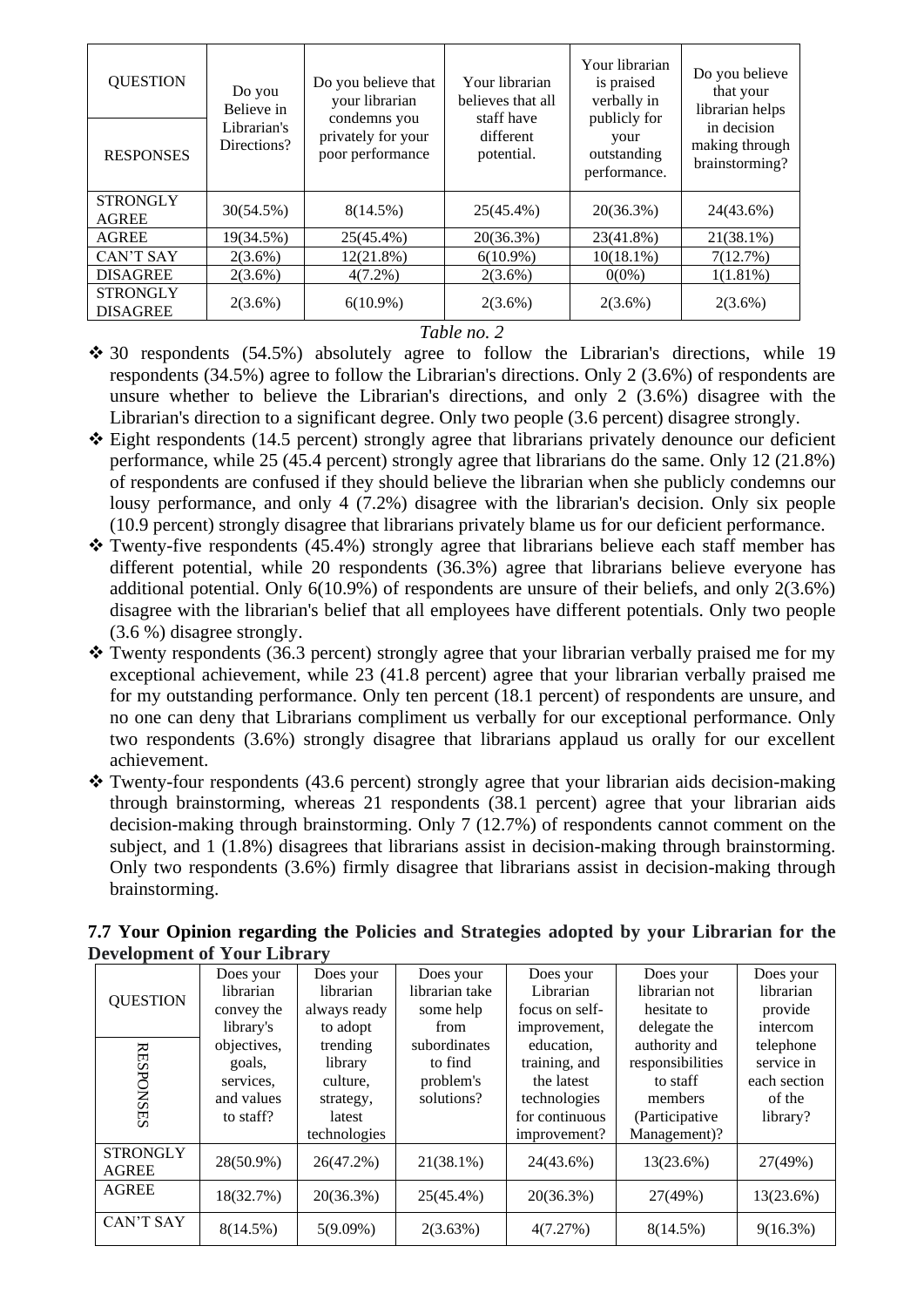| <b>DISAGREE</b>                    | 0(0%)       | $2(3.63\%)$ | $6(10.9\%)$ | $6(10.9\%)$ | 4(7.27%) | $2(3.63\%)$ |  |
|------------------------------------|-------------|-------------|-------------|-------------|----------|-------------|--|
| <b>STRONGLY</b><br><b>DISAGREE</b> | $1(1.81\%)$ | $2(3.63\%)$ | $1(1.81\%)$ | $1(1.81\%)$ | 3(5.45%) | 4(7.27%)    |  |
| T <sub>11</sub>                    |             |             |             |             |          |             |  |

*Table no. 3*

- ❖ 28 respondents (50.9 percent) strongly agree that librarians communicate the library's aims, goals, services, and values to staff, while 18 respondents (32.7 percent) believe that your librarian does so. Only 8% (14.5%) of those polled are unable to speak on the topic, and no one disagrees. Only one person (1.81%) strongly disagrees that librarians communicate the library's aims, goals, services, and values to staff.
- $\cdot$  26 respondents (47.2%) strongly agree that librarians are always willing to accept current library culture, strategy, and technology, while 20 respondents (36.3%) believe that your librarian does. Only 5% (9.09%) of those polled cannot speak on the subject, and only two respondents disagree. Only two people (3.63 percent) strongly disagree that librarians are always willing to adapt current library culture, strategy, and technology.
- $\cdot$  Table 3 demonstrates that 21 respondents (38.1%) strongly agree that librarians use subordinates to solve problems, while 25 respondents (45.4%) feel that your librarian uses subordinates to solve problems. Only 2% (3.63%) of those interviewed are unable to speak on the matter, while six respondents (10.9%) disagree that librarians use the assistance of subordinates to solve problems. Only one person (1.81 percent) strongly opposes that librarians use subordinates to assist them solve problems.
- ❖ Twenty-four people (43.6%) strongly agree that librarians should focus on self-development, education, training, and the latest technologies for continual improvement, while 20 people (36.3%) disagree. Only 4% of those polled (7.27 percent) cannot speak on the matter, and only 6% (10.9 percent) disagree. Only one person (1.81%) strongly opposes that librarians should focus on self-improvement, education, training, and innovative technology to improve continuously.
- ❖ As shown in Table 3, 13 people (23.6%) strongly agree that Librarians should not hesitate to distribute authority and responsibility to staff members. In comparison, 27 people (49%) agree and believe that Librarians should not hesitate to distribute power and responsibility to staff members. Only 8% (14.5 percent) of those polled cannot speak on the subject, while only 4% (7.27 percent) disagree. Only three people (5.45%) strongly disagree with the librarian's decision to delegate authority and responsibilities to staff employees.
- ❖ As shown in Table 3, 27 respondents (49 percent) strongly agree that librarians provide intercom telephone service in each section of the library, whereas 13 people (23.6 percent) agree and believe this. Only 9% (16.3 percent) of individuals asked said they cannot comment on the matter, while only 2% (3.63 percent) disagree. Only four persons (7.27 percent) strongly disagree with the librarian providing intercom telephone service in each library section.

### **7.8 Your Opinion regarding the Challenges faced by Professionals**

| <b>QUESTION</b>           | Information<br>technology<br>has always<br>been a key                      | Library<br>Professionals<br>should always be                                                  | All<br>professionals<br>face the                        | All<br>professionals<br>are facing                  | All Libraries are<br>facing multiple             | I.T. and<br>Networking                               |
|---------------------------|----------------------------------------------------------------------------|-----------------------------------------------------------------------------------------------|---------------------------------------------------------|-----------------------------------------------------|--------------------------------------------------|------------------------------------------------------|
| <b>RESPONSE</b><br>S      | driver for<br>Library and<br>Information<br>Centres<br>transformatio<br>n. | ready to upgrade<br>their skills and<br>learn the latest<br>library services<br>technologies. | challenges of<br>information<br>explosion<br>every day. | multiple<br>challenges due<br>to ICT<br>revolution. | challenges due to<br>the Internet<br>revolution. | skills are a<br>must for<br>library<br>professionals |
| <b>STRONGL</b><br>Y AGREE | 42(76.3%)                                                                  | $45(81.8\%)$                                                                                  | 29(52.7%)                                               | 28(50.9%)                                           | 27(49%)                                          | $43(78.1\%)$                                         |
| <b>AGREE</b>              | $8(14.5\%)$                                                                | 4(7.27%)                                                                                      | 18(32.7%)                                               | 19(34.5%)                                           | 14(25.4%)                                        | 7(12.7%)                                             |
| CAN'T<br>SAY              | 3(5.45%)                                                                   | 3(5.45%)                                                                                      | $5(9.09\%)$                                             | 4(7.27%)                                            | $8(14.5\%)$                                      | 2(3.63%)                                             |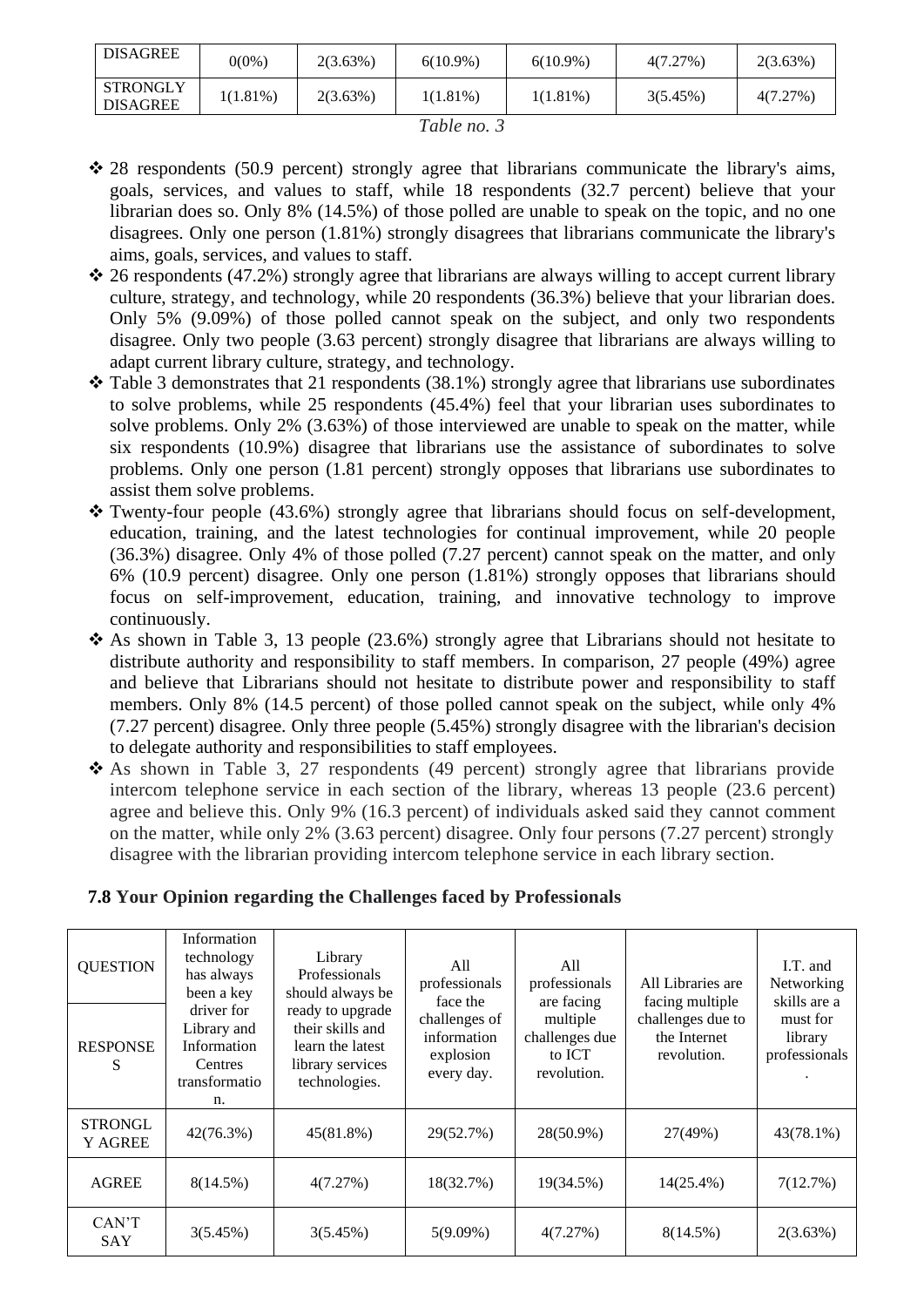| <b>DISAGREE</b>                   | $1(1.81\%)$ | $0(0\%)$ | 2(3.63%)    | 3(5.45%)    | $5(9.09\%)$ | $1(1.81\%)$ |
|-----------------------------------|-------------|----------|-------------|-------------|-------------|-------------|
| <b>STRONGL</b><br><b>DISAGREE</b> | $1(1.81\%)$ | 3(5.45%) | $1(1.81\%)$ | $1(1.81\%)$ | $1(1.81\%)$ | 2(3.63%)    |

### *Table No. 4*

- ❖ Table 4 shows that 42 people (76.3 percent) strongly agree that information technology will always be a powerful catalyst for transformation in libraries and information centres. In contrast, eight people (14.5 percent) agree and think this. Only three respondents (5.45%) of those polled stated they could not comment on the topic. Only 1% (1.81%) disagree that information technology would always be a key driver for transformation in libraries and information centres. Only one participant (1.81%) strongly opposes that information technology will always be a significant driver for library and information centres transformation.
- ❖ Table 4 reveals that 45 people (81.8%) strongly agree that library professionals should always be prepared to enhance their abilities and acquire the latest technologies connected to library services. In comparison, four people (7.27%) agree and believe this. Only three respondents (5.45%) said they could not comment on it. Still, no one can deny that library professionals should constantly be prepared to refresh their abilities and acquire the latest innovations in the field. Only three participants (5.45 percent) strongly disagree that librarians should continuously be ready to enhance their skills and master the latest technologies in the field of library services.
- ❖ Table 4 shows that 29 people (52.7 percent) strongly agree that all professions encounter information explosion issues daily, while 18 people (32.7 percent) agree and think this. Only five respondents (9.09 percent) stated they could not comment on the topic, and only two answered they don't believe so librarians encounter the issues of information overload daily. Only one person (1.81%) strongly disagrees that all professions must deal with the problems of information overload daily.
- ❖ As shown in Table 4, 28 people (50.9 percent) strongly agree that the ICT revolution poses various problems for all professions, whereas 19 people (34.5 percent) agree and believe that the ICT revolution poses multiple challenges for all professionals. Only 4% (7.27%) of individuals polled cannot speak on the topic, while only 3% (5.45%) disagree. Only one person (1.81 percent) strongly opposes the ICT revolution poses many problems to all professionals.
- ❖ Table 4 shows that 27 people (49%) strongly agree that the Internet revolution poses various problems to libraries, while 14 people (25.4%) agree and think this. Only eight respondents (14.5%) indicated they could not comment on the topic, and only 5 (9.09%) said they don't believe all libraries face many issues due to the Internet revolution. Only one member (1.81%) strongly disagrees that the Internet revolution poses many difficulties to all libraries.
- ❖ Table 4 shows that 43 respondents (78.1%) strongly agree that I.T. and networking abilities are necessary for library professionals. ICT knowledge helps library staff give the most excellent services to their consumers, according to 7 (12.7 percent) respondents. Only two responders (3.63 percent) cannot comment on the subject. Only one individual disagrees that I.T. and networking skills are required for librarians. Only two respondents (3.63%) strongly disagree that I.T. and networking skills are essential for librarians.

| <b>QUESTION</b>                  | Lack of<br>motivated<br>attitude. | Absence of<br>positive<br>management | Difficulty in<br>understanding<br>the latest | Inadequate<br>training | Underdevelop<br>ed | Lack of<br>customer |
|----------------------------------|-----------------------------------|--------------------------------------|----------------------------------------------|------------------------|--------------------|---------------------|
| <b>RESPONSE</b><br>S             |                                   | support.                             | technologies.                                | causes.                | competencies.      | orientation.        |
| <b>STRONGL</b><br><b>Y AGREE</b> | 22(40%)                           | $21(38.1\%)$                         | 16(29%)                                      | 22(40%)                | $12(21.8\%)$       | 18(32.7%)           |
| <b>AGREE</b>                     | 24(43.6%)                         | 23(41.8%)                            | 23(41.8%)                                    | 19(34.5%)              | $32(58.1\%)$       | 24(43.6%)           |
| CAN'T<br>SAY                     | $6(10.9\%)$                       | $6(10.9\%)$                          | $10(18.1\%)$                                 | $8(14.5\%)$            | $6(10.9\%)$        | 7(12.7%)            |

### **7.9 Your Opinion regarding the Reasons for Resistance to Changes**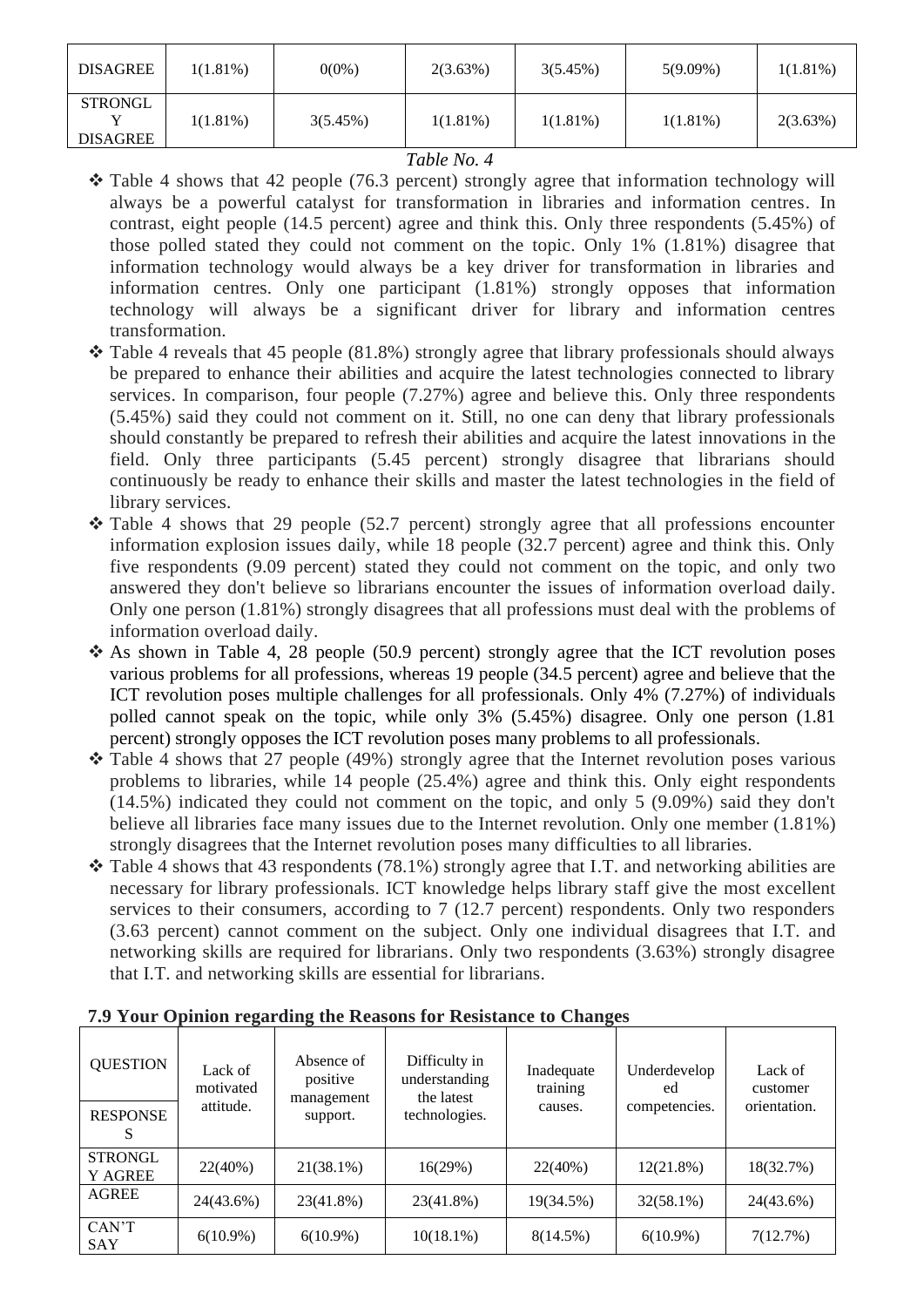| <b>DISAGREE</b>                   | 3(5.45)  | 2(3.63%) | 4(7.27%) | $5(9.09\%)$ | 4(7.27%)    | 4(7.27%) |
|-----------------------------------|----------|----------|----------|-------------|-------------|----------|
| <b>STRONGL</b><br><b>DISAGREE</b> | $0(0\%)$ | 3(5.45%) | 2(3.63%) | $1(1.81\%)$ | $1(1.81\%)$ | 2(3.63%) |

### *Table no. 5*

- ❖ 22 (40 percent) of respondents strongly believe that a lack of motivation is a major cause of change resistance. Lack of motivation is a major driver of change in all occupations, according to 24 (43.6 percent) respondents. Only 6 (or 10%) of those polled are unwilling to comment on the subject. Only three respondents (5.45 percent) disagree that a lack of motivation is the primary cause of resistance to change. In this case, no one has a strong opinion.
- ❖ Figure 5 shows that 21 (38.1) of responders strongly agree that a lack of good management support is a significant cause of change resistance. In this topic, 23 out of 41.8% of individuals agree. Only six respondents (10.9%) are unwilling to comment on this issue. Only two respondents (3.63 %) dispute that a lack of positive management support is a significant source of change resistance. In contrast, 3 (5.45 %) strongly disagree and deny that a lack of positive management support is a significant source of change resistance.
- ❖ Figure 5 shows that 16 (29%) of respondents strongly agree that the leading cause for resistance to change is a lack of understanding of current technologies. Difficulty in grasping modern technologies is a major source of reluctance to change, according to 23 out of 41.8 percent of those polled. Only ten responders (18.1%) refuse to comment on the topic. Only four respondents (7.27%) disagree that a critical cause for resistance to change is a lack of comprehension of innovative technologies, while 2 (3.63%) strongly disagree.
- $\triangleleft$  Figure 5 reveals that 22 (40%) respondents strongly believe insufficient training is the primary source of change resistance. According to 19 out of 34.5 percent of those interviewed, inadequate training is a major source of unwillingness to change. Only eight respondents (14.5%) declined to comment on the subject. Only five respondents (9.09 percent) disagree that insufficient training is a major cause of resistance to change, while 1 (1.81 percent) strongly disagrees.
- ❖ According to 12 (21.8%) of respondents in table no, underdeveloped competencies are significant for change resistance. 5. According to 32 (58.1%) respondents, underdeveloped competencies are a primary cause of change in all occupations. Only 6 (or 10%) of those surveyed are unwilling to remark on the topic. Only four respondents (7.27 percent) disagree that a lack of skills is the primary reason for change aversion. One respondent (1.81 percent) strongly disagrees with this viewpoint in this example.
- ❖ According to 18 (32.7 percent) of respondents in table no. 5, a lack of customer orientation is a major cause of change resistance. Customer orientation is a primary cause of change in all occupations, according to 24 (43.6 percent) respondents. Only 7 (or 12.7%) of those polled are unwilling to provide a comment on the subject. Only four respondents (7.27 percent) disagree that the fundamental cause of change aversion is a lack of customer orientation. Two respondents (3.63 percent) strongly disagree with this position in this scenario.

### **7.10 Motivation Elements, which Perform your Service Diligently**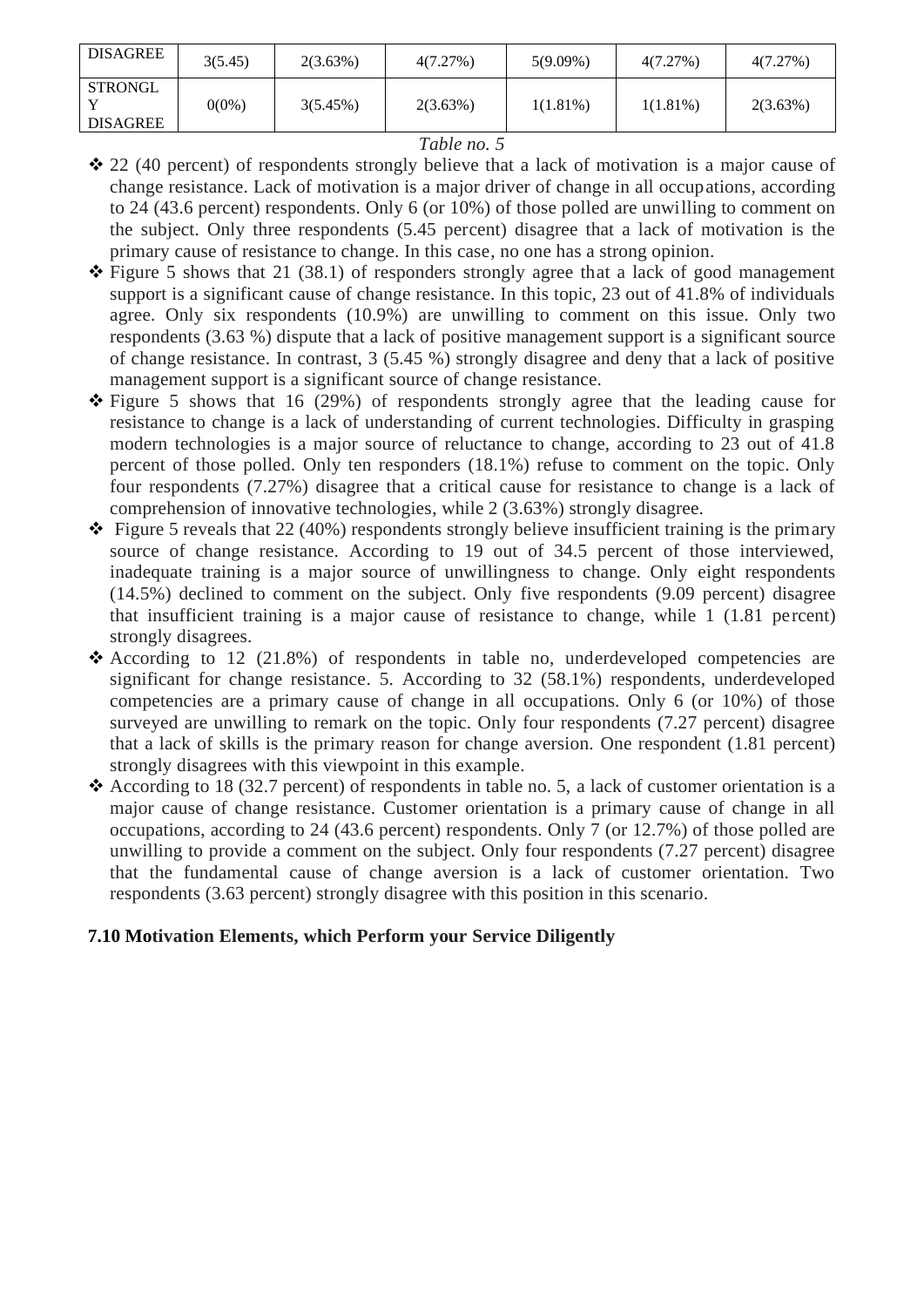

#### *Figure no. 5*

❖ Figure 5 shows that 44 (88%) of respondents believe that a promotion-based job motivates them to work diligently, and 44 (88%) believe that a good salary motivates them to continue to strive. In comparison, 31 (56.3%) believe that a job with benefits encourages them to make efforts, and 38 (69%) believe that good working conditions motivate them to continue working. In addition, 39 (70.9%) of respondents said that job-related refresher courses/training/workshops drive them to perform their duties diligently. In comparison, 46 (86.6%) said that cooperative co-workers assist and motivate them to perform their duties conscientiously. Finally, job security motivates us to deliver our services diligently, according to 43 (78.1%) of respondents.

#### **8.0 Findings of the Study**

According to the findings of this study, one of the responsibilities of human resource management is planning to get maximum output in minimum input. Distinct types of library professionals responded to this study, and we discovered that both male and female library professionals are equally active in this study. The conclusions of this study corroborate those of Qureshi M Tahir (2006) argues that job definition is the combination of the job description and job specification. It clearly outlines duties, responsibilities, working conditions and expected skills of an individual performing that job. Various experienced library professionals working in multiple institutions provide their perspectives on personnel management and job analysis. Every organization wants to reach its objectives and advantages. Still, workload, lack of collaboration from co-workers and managers, an uncomfortable work environment, and job instability are all obstacles that impede progress. Due to a lack of staff in many institutions, different library professionals work in many library departments. Working hours, working conditions, job instability, promotions, compensation, and other factors impact personnel management. Librarians play a critical part in effective personnel management with their co-workers regarding how they approach and motivate their subordinates to perform effectively. Subordinates can achieve their most significant outcomes in a technologically advanced setting.

#### **9.0 Recommendations and Suggestions**

We obtain several recommendations and ideas for the respondents in this research. Subordinate employees should be trained regularly. All library professionals should be up to date on the latest technology in library science and traditional library culture. The need of the hour is to raise the level of I.T. in the Library Science curriculum and transition from a theoretical to a practical approach. Another critical component in attracting patrons to the library's resources is the marketing strategy. Every library should use the most up-to-date technologies and procedures in every building component. Adding a welcoming directory sign and cleaning your spaces are two quick fixes that can significantly improve people's initial impressions of your library. Organizing and clutter control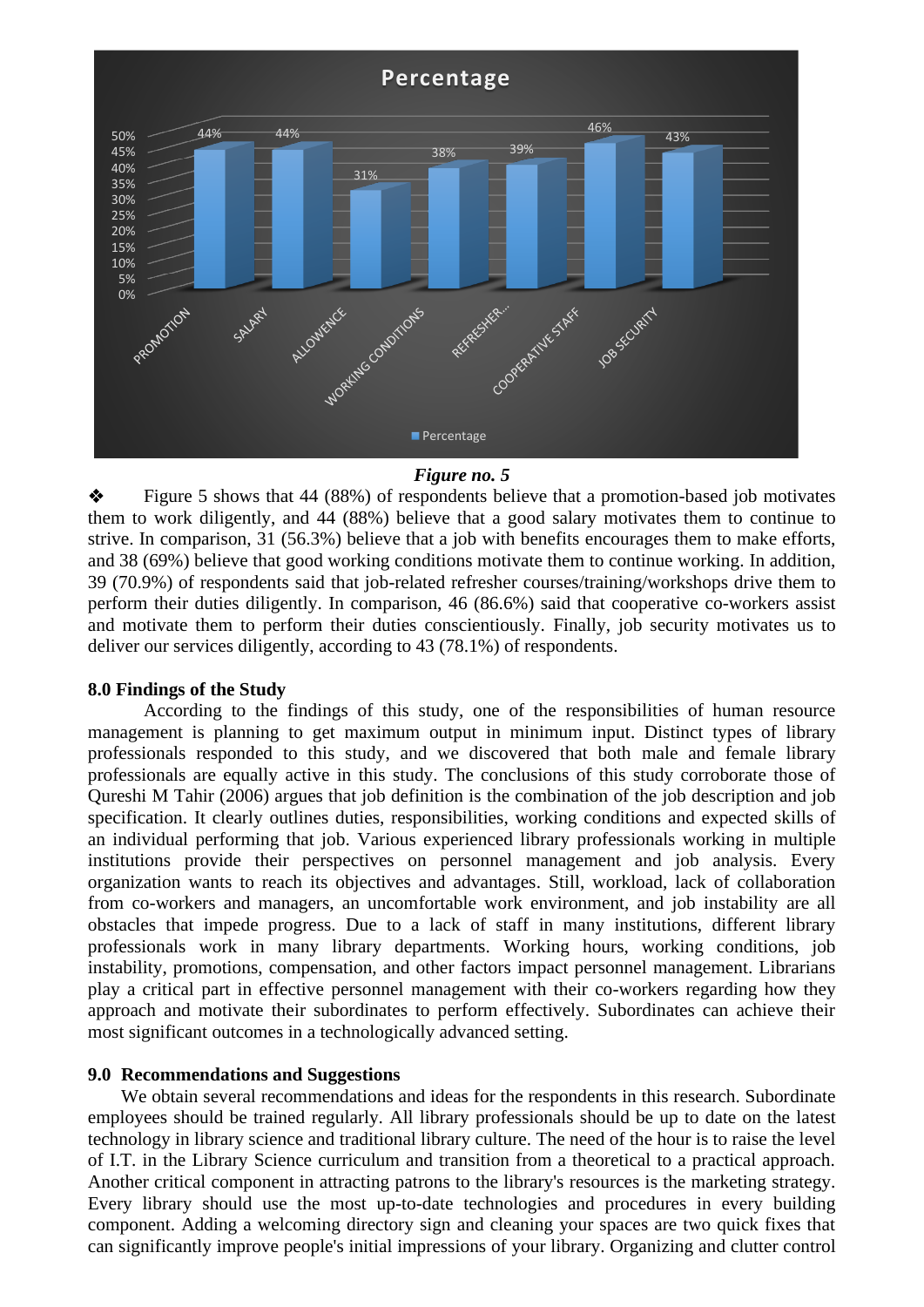titles in your collection can motivate these endeavours. Users' education and improving their reading habits are crucial aspects of providing better and more efficient services. The Haryana government should establish service rules for library professionals. The management committees of organizations should allocate adequate funds for library facilities. Because of employment uncertainty, particularly in the private sector, the government should establish some policies to ensure job security in the private sector. Higher authorities in the library profession, such as the HLA and ILA, should provide the required steps with govt to ensure the employment security of library professionals. The library personnel management becomes efficient and meaningful in a good environment, teamwork, emphasis on work, collaboration in libraries and among library professionals, a rich collection of knowledge-based resources, focus on users' needs, and the most satisfactory service with time-saving technology.

### **10.0 Conclusion**

Human resource personnel planning ensures that the consistency and quality of human resources align with the company's goals. Reflection on genuine business needs in the personnel sector serves as the "soul" for establishing personnel planning. Businesses utilize the human resource management system as the key tool for aligning their organization and employees with their company strategy. As a result, the keywords for successfully navigating this technique are "predicting and supplying." Human resource planning is essential because it enables us to respond quickly to the changing needs of each firm's market, ensuring that the organization remains competitive, healthy, and manageable. Librarians should be computer literate. Librarians should regularly hold Workshops/Seminars for subordinate staff and students to keep them up to date on the latest technologies and developments in the modern era. Job security, salaries, employee cooperation, working conditions, allowance, and refresher courses, training, and promotion policies will all impact personnel management in the library profession. Higher-ranking library officials became the profession's voice, submitting demands to the government and assisting in the recruitment of librarians.

### **References**

**1.** Alzhrani, Atyeh Mohammed (2020). A Research Paper on Human Resources Planning, Process and Developing. *International Journal of Recent Technology and Engineering (IJRTE). 8(6). 999-1003. Retrieve from* [https://www.ijrte.org/wp](https://www.ijrte.org/wp-content/uploads/papers/v8i6/F7550038620.pdf)[content/uploads/papers/v8i6/F7550038620.pdf](https://www.ijrte.org/wp-content/uploads/papers/v8i6/F7550038620.pdf)

**2.** B, Kiranmayi. Personnel Management. *Preserve Articles. Retrieved from:*  <https://www.preservearticles.com/human-resource-management/personnel-management/31279>

- **3.** Bartel, A. P. (1994). Productivity gains from the implications of employees training programme. Industrial Relations, 33, 411-425. Retrieved from: [https://www.nber.org/system/files/working\\_papers/w3893/w3893.pdf](https://www.nber.org/system/files/working_papers/w3893/w3893.pdf)
- **4.** Bhalla, Jaya and Giri, P.K. (2014). The impact of human resource management practices on turnover and productivity. *Journal of Organization and Human Behavior.* 3(1). 11-21. Retrieved from: [http://www.publishingindia.com/GetBrochure.aspx?query=UERGQnJvY2h1cmVzfC8yMTEz](http://www.publishingindia.com/GetBrochure.aspx?query=UERGQnJvY2h1cmVzfC8yMTEzLnBkZnwvMjExMy5wZGY) [LnBkZnwvMjExMy5wZGY=](http://www.publishingindia.com/GetBrochure.aspx?query=UERGQnJvY2h1cmVzfC8yMTEzLnBkZnwvMjExMy5wZGY)
- **5.** Collins, C.J. and Clark, K.D. (2003) Strategic Human Resource Practices, Top Management Team Social Networks, and Firm Performance: The Role of Human Resource Practices in Creating Organizational Competitive Advantage. *Academy of Management Journal*, 46, 740- 751. Retrieved from:<http://dx.doi.org/10.2307/30040665>
- **6.** Delaney & Huselid, 1996; Katou & Budhwar, 2007; Sing, 2004; Tzafrir, 2006. Impact of H.R. Practices on Organizational Performance in Bangladesh. *IJBIT ResearchGate. 3(2). 15-19.* Retrieved from:

[https://www.researchgate.net/publication/209755853\\_Impact\\_of\\_HR\\_Practices\\_on\\_Organizati](https://www.researchgate.net/publication/209755853_Impact_of_HR_Practices_on_Organizational_Performance_in_Bangladesh) onal Performance in Bangladesh

**7.** Huselid, M. A. (1995). The impact of human resource management practices on turnover, productivity and corporate financial performance. *Academy of Management Journal,* 38, 635- 672. Retrieved from: